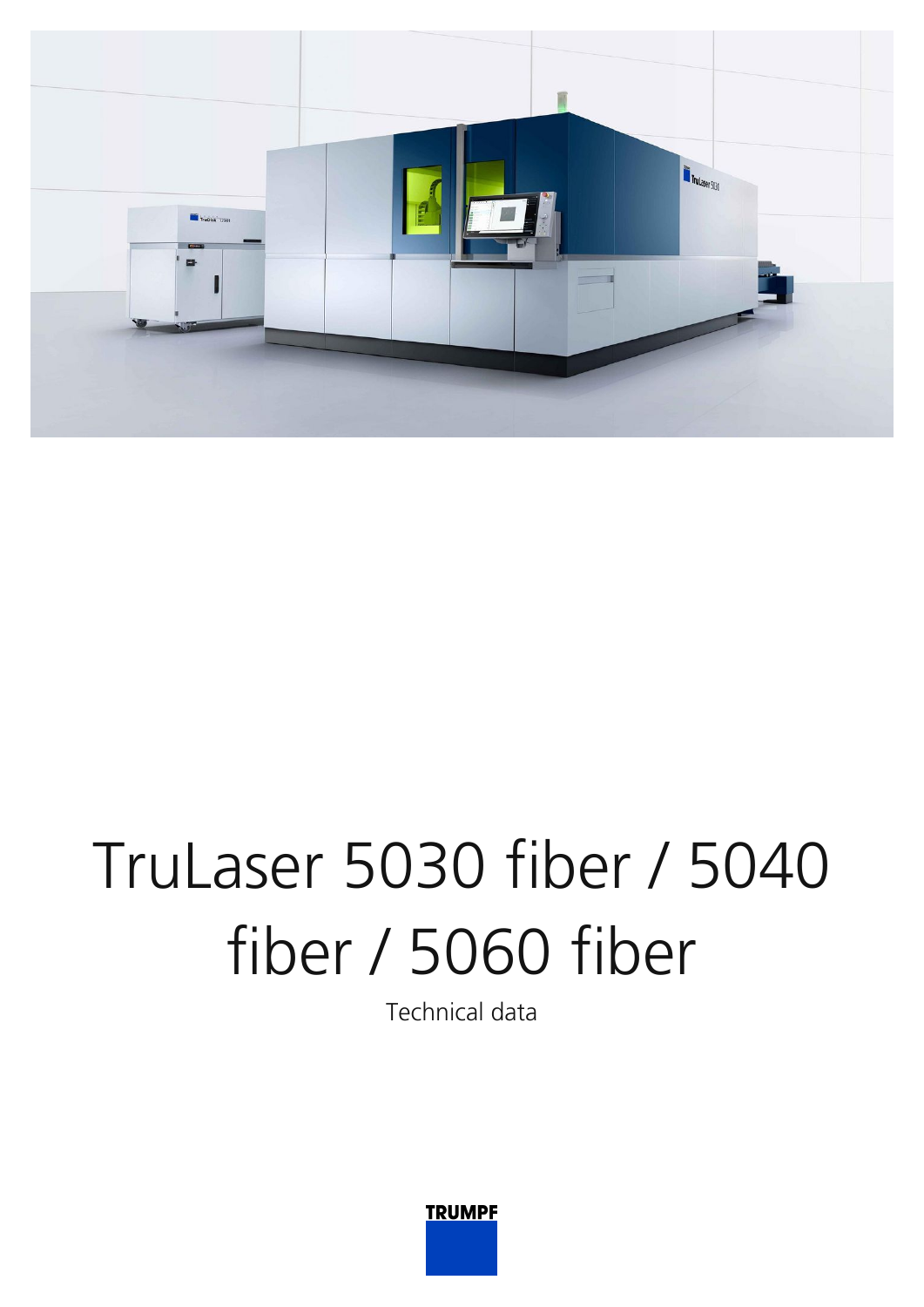|                                                                                     | <b>TruLaser 5030 fiber</b> | <b>TruLaser 5040 fiber</b> | <b>TruLaser 5060 fiber</b> |
|-------------------------------------------------------------------------------------|----------------------------|----------------------------|----------------------------|
| <b>DIMENSIONS</b>                                                                   |                            |                            |                            |
| LENGTH                                                                              | 9229 mm                    | 11200 mm                   | 15500 mm                   |
| <b>WIDTH</b>                                                                        | 6145 mm                    | 6373 mm                    | 6373 mm                    |
| <b>HEIGHT</b>                                                                       | 2200 mm                    | 2200 mm                    | 2200 mm                    |
| <b>WEIGHT</b>                                                                       |                            |                            |                            |
| WEIGHT OF BASIC MACHINE                                                             | 11700 kg                   | 14300 kg                   | 18500 kg                   |
| <b>MAXIMUM SPEED</b>                                                                |                            |                            |                            |
| SIMULTANEOUS                                                                        | 280 m/min                  | 280 m/min                  | $280$ m/min                |
| <b>WORKING RANGE</b>                                                                |                            |                            |                            |
| X AXIS                                                                              | 3000 mm                    | 4000 mm                    | 6000 mm                    |
| Y AXIS                                                                              | 1500 mm                    | 2000 mm                    | 2000 mm                    |
| MAXIMUM WORKPIECE WEIGHT                                                            | $\overline{\phantom{a}}$   |                            |                            |
| <b>LASER-SPECIFIC DATA - TRUDISK</b><br>6001                                        |                            |                            |                            |
| <b>MAXIMUM LASER POWER</b>                                                          | 6000 W                     | 6000 W                     | 6000 W                     |
| MAXIMUM SHEET THICKNESS,<br>MILD STEEL                                              | $25 \, \text{mm}$          | 25 mm                      | $25 \, \text{mm}$          |
| MAXIMUM MILD STEEL SHEET<br>THICKNESS WITH CUTTING<br>PACKAGE FOR THICK SHEETS      | 32 mm                      | $32 \, \text{mm}$          | 32 mm                      |
| MAXIMUM SHEET THICKNESS,<br>STAINLESS STEEL                                         | $25 \, \text{mm}$          | 25 mm                      | $25$ mm                    |
| MAXIMUM STAINLESS STEEL<br>SHEET THICKNESS WITH CUTTING<br>PACKAGE FOR THICK SHEETS | 35 mm                      | 35 mm                      | 35 mm                      |
| MAXIMUM SHEET THICKNESS,<br>ALUMINUM                                                | 25 mm                      | 25 mm                      | 25 mm                      |
| MAXIMUM SHEET THICKNESS,<br>COPPER                                                  | $10 \, \text{mm}$          | $10 \text{ mm}$            | $10 \text{ mm}$            |
| MAXIMUM SHEET THICKNESS,<br><b>BRASS</b>                                            | $10 \, \text{mm}$          | 10 mm                      | $10 \, \text{mm}$          |
| <b>LASER-SPECIFIC DATA - TRUDISK</b><br>8001                                        |                            |                            |                            |
| MAXIMUM LASER POWER                                                                 | 8000 W                     | 8000 W                     | 8000W                      |
| MAXIMUM SHEET THICKNESS,<br>MILD STEEL                                              | 25 mm                      | 25 mm                      | 25 mm                      |
| MAXIMUM MILD STEEL SHEET<br>THICKNESS WITH CUTTING<br>PACKAGE FOR THICK SHEETS      | 32 mm                      | 32 mm                      | 32 mm                      |
| MAXIMUM SHEET THICKNESS,<br>STAINLESS STEEL                                         | 40 mm                      | 40 mm                      | 40 mm                      |
| MAXIMUM SHEET THICKNESS,<br>ALUMINUM                                                | 25 mm                      | 25 mm                      | 25 mm                      |
| MAXIMUM SHEET THICKNESS,<br>COPPER                                                  | $10 \, \text{mm}$          | 10 mm                      | 10 mm                      |
| MAXIMUM SHEET THICKNESS,<br><b>BRASS</b>                                            | $10 \, \text{mm}$          | 10 mm                      | 10 mm                      |
| <b>LASER-SPECIFIC DATA - TRUDISK</b><br>10001                                       |                            |                            |                            |
| MAXIMUM LASER POWER                                                                 | 10000 W                    | 10000 W                    | 10000W                     |
|                                                                                     |                            |                            |                            |